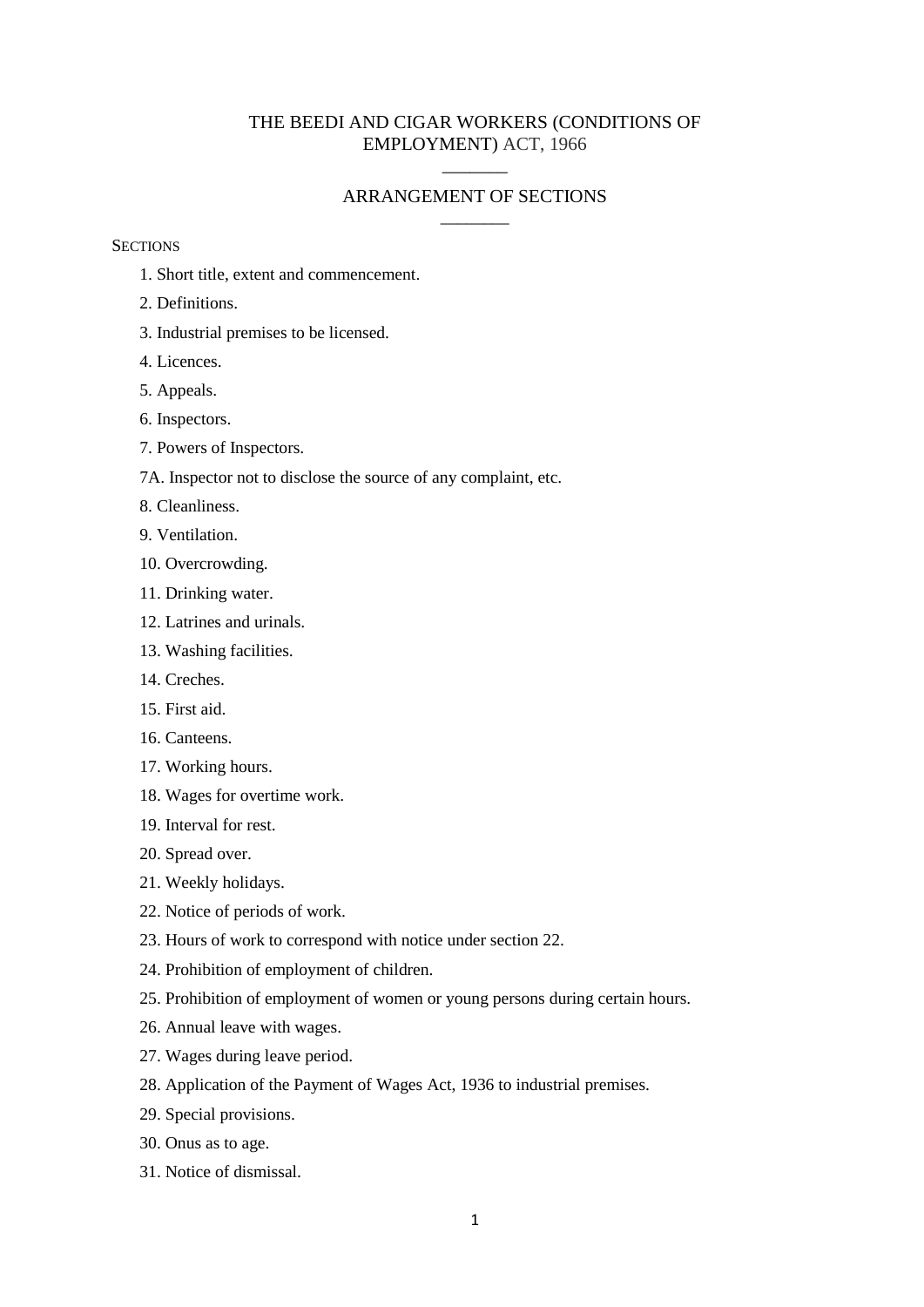### **SECTIONS**

- 32. Penalty for obstructing Inspector.
- 33. General penalty for offence.
- 34. Offences by companies.
- 35. Indemnity.
- 36. Cognizance of offences.
- 37. Application of the Industrial Employment (Standing Orders) Act, 1946 and the Maternity Benefit Act, 1961.
- 38. Certain provisions not to apply to industrial premises.
- 39. Application of the Industrial Disputes Act, 1947.
- 40. Effect of laws and agreements inconsistent with this Act.
- 41. Power to exempt.
- 42. Powers of Central Government to give directions.
- 43. Act not to apply to self-employed persons in private dwelling houses.
- 44. Power to make rules.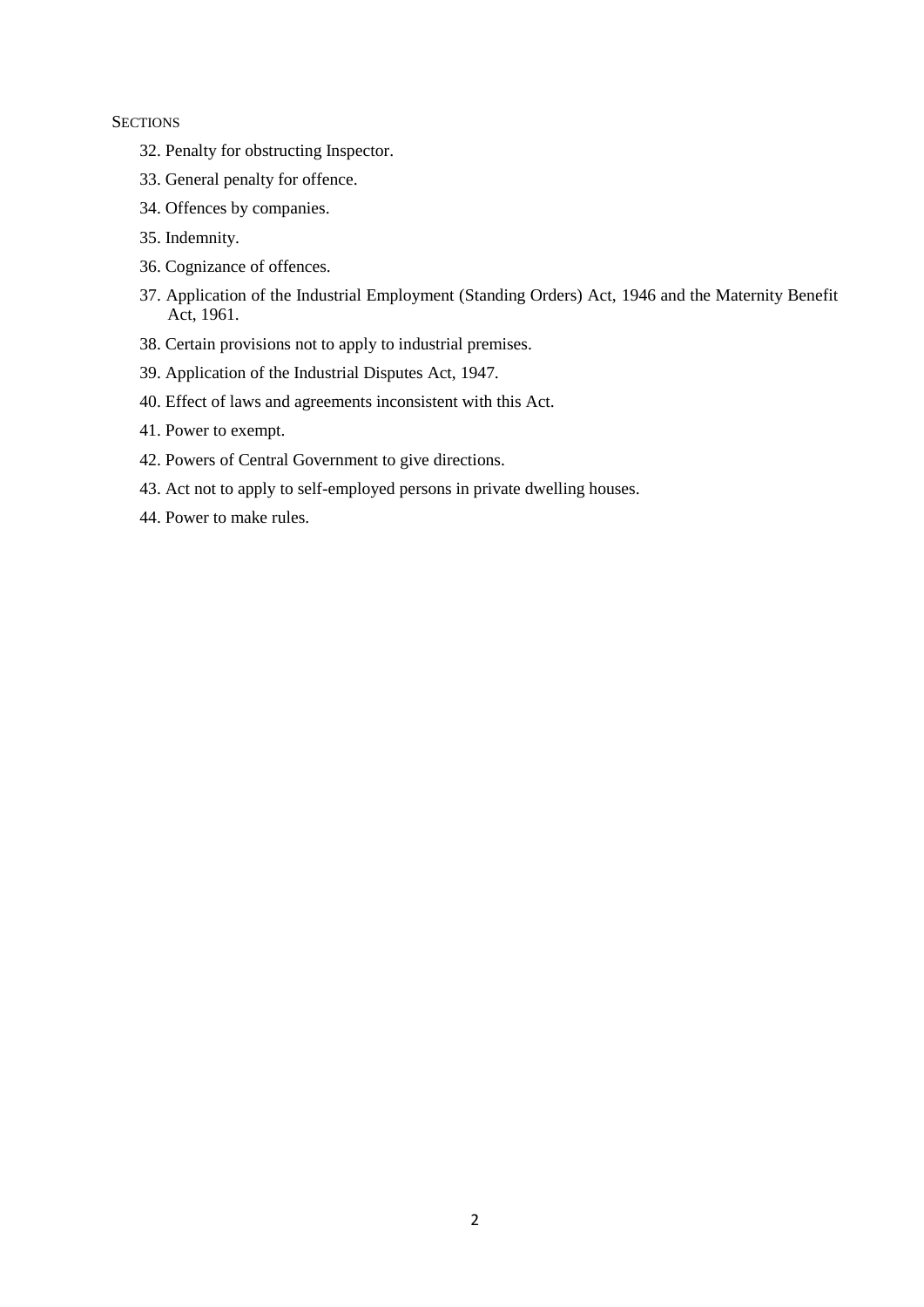## THE BEEDI AND CIGAR WORKERS (CONDITIONS OF EMPLOYMENT) ACT, 1966

#### ACT NO. 32 OF 1966

[30*th November,* 1966.]

An Act to provide for the welfare of the workers in beedi and cigar establishments and to regulate the conditions of their work and for matters connected therewith.

BE it enacted by Parliament in the Seventeenth Year of the Republic of India as follows:—

**1. Short title, extent and commencement.**—(*1*) This Act may be called the Beedi and Cigar Workers (Conditions of Employment) Act, 1966.

(*2*) It extends to the whole of India except the State of Jammu and Kashmir.

 $(3)$  It shall come into force in a State on such date<sup>1</sup> as the State Government may, by notification in the Official Gazette, appoint and different dates may be appointed by the State Government for different areas and for different provisions of this Act.

**2. Definitions.—**In this Act, unless the context otherwise requires,—

(*a*) "adult" means a person who has completed eighteen years of age;

(*b*) "child" means a person who has not completed fourteen years of age;

(*c*) "competent authority" means any authority authorised by the State Government by notification in the Official Gazette to perform all or any of the functions of the competent authority under this Act and for such areas as may be specified therein;

(*d*) "contractor" means a person who, in relation to a manufacturing process, undertakes to produce a given result by executing the work through contract labour or who engages labour for any manufacturing process in a private dwelling house and includes a sub-contractor, agent, *munshi, thekedar*;

(*e*) "contract labour" means any person engaged or employed in any premises by or through contractor, with or without the knowledge of the employer, in any manufacturing process;

(*f*) "employee" means a person employed directly or through any agency, whether for wages or not, in any establishments <sup>2</sup>[or godown] to do any works skilled, unskilled, manual or clerical, and includes—

(*i*) any labour who is given raw materials by an employer or a contractor for being made into beedi or cigar or both at home (hereinafter referred to in this Act as "home worker"), and

(*ii*) any person not employed by an employer or a contractor but working with the permission of, or under agreement with, the employer or contractor  $2$ [or both];

(*g*) "employer" means,—

(*a*) in relation to contract labour, the principal employer; and

(*b*) in relation to other labour, the person who has the ultimate control over the affairs of any establishment or who has, by reason of his advancing money, supplying goods or otherwise, a substantial interest in the control of the affairs of any establishment, and includes any other person to whom the affairs of the establishment are entrusted, whether such other person is called the managing agent, manager, superintendent or by any other name;

<sup>1. 10</sup>th February, 1970, *vide* notification No.IIE/2-1/70, dated the 9th February, 1970, in respect of section 3, in the State of Orissa.

<sup>2.</sup> Ins. by Act 41 of 1993, s. 2 (w.e.f. 22-5-1993).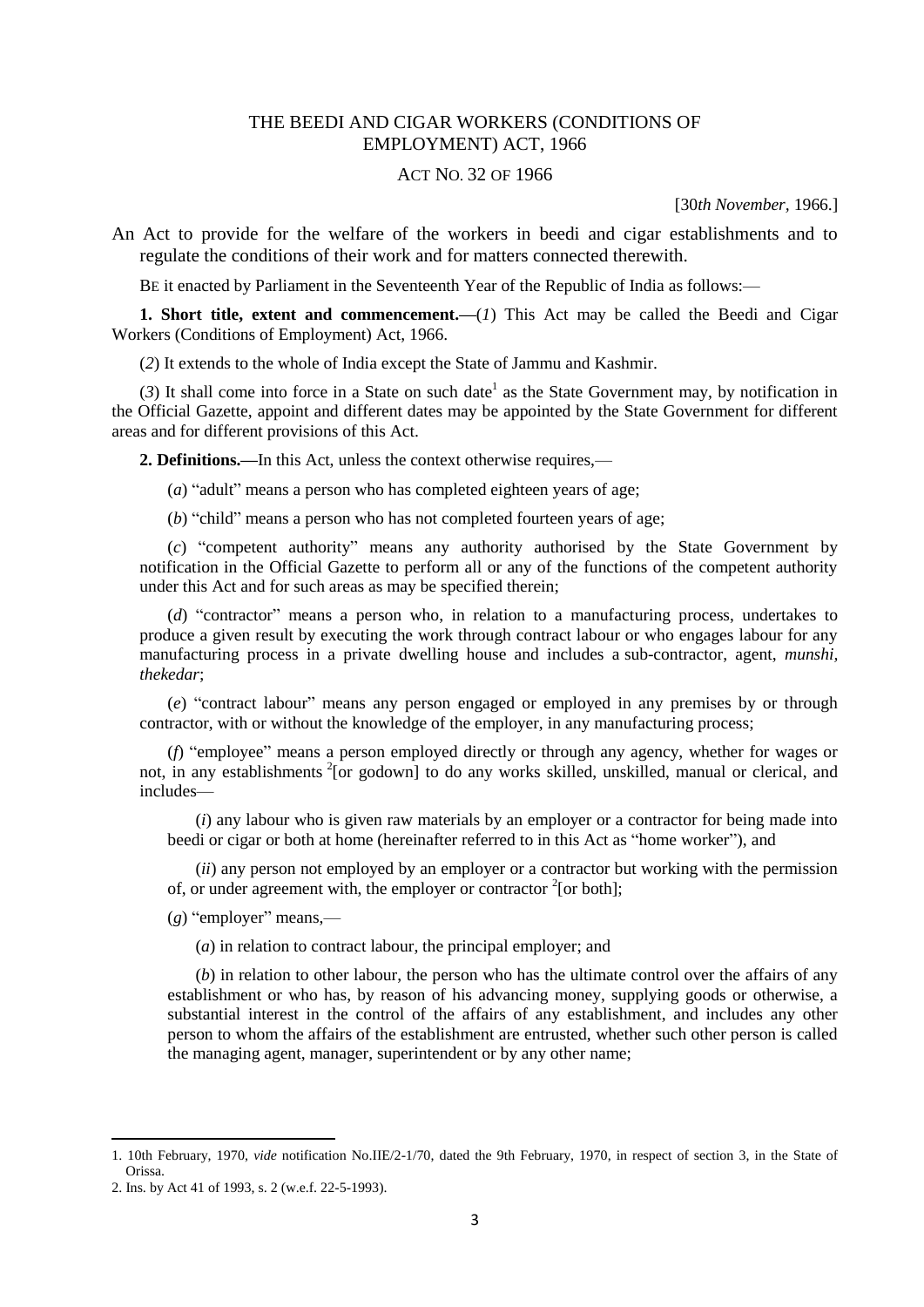(*h*) "establishment" means any place or premises including the precincts thereof in which or in any part of which any manufacturing process connected with the making of beedi or cigar or both is being, or is ordinarily, carried on and includes an industrial premises;

 $\Gamma$ <sup>1</sup>[(*hh*) "godown" means any warehouse or other place, by whatever name called, used for the storage of—

(*i*) any article or substance required for any manufacturing process; or

(*ii*) beedi or cigar or both;]

(*i*) "industrial premises" means any place or premises (not being a private dwelling house), including the precincts thereof, in which or in any part of which any industry or manufacturing process connected with the making of beedi or cigar or both is being, or is ordinarily, carried on with or without the aid of power,  $^{2}$ [and includes a godown attached thereto];

 $(i)$  "Inspector" means an Inspector appointed under sub-section  $(I)$  of section 6;

(*k*) "manufacturing process" means any process for, or incidental to, making, finishing or packing or otherwise treating any article or substance with a view to its use, sale, transport, delivery or disposal as beedi or cigar or both;

(*l*) "prescribed" means prescribed by rules made by the State Government under this Act;

(*m*) "principal employer" means a person for whom or on whose behalf any contract labour is engaged or employed in an establishment;

(*n*) "private dwelling house" means a house in which persons engaged in the manufacture of beedi or cigar or both reside;

(*o*) "State Government", in relation to a Union territory, means the Administrator thereof;

(*p*) "week" means a period of seven days, beginning at midnight on Saturday;

(*q*) "young person" means a person who has completed fourteen years of age but has not completed eighteen years of age.

**3. Industrial premises to be licensed.—**Save as otherwise provided in this Act, no employer shall use or allow to be used any place or premises as an industrial premises unless he holds a valid licence issued under this Act and no such premises shall be used except in accordance with the terms and conditions of such licenced.

**4. Licences.—**(*1*) Any person who intends to use or allows to be used any place or premises as industrial premises shall make an application in writing to the competent authority, in such form on payment of such fees as may be prescribed, for a licence to use, or allow to be used, such premises as an industrial premises.

(*2*) The application shall specify the maximum number of employees proposed to be employed at any time of the day in the place or premises and shall be accompanied by a plan of the place or premises prepared in such manner as may be prescribed.

(*3*) The competent authority shall, in deciding whether to grant or refuse a licence, have regard to the following matters:—

(*a*) the suitability of the place or premises which is proposed to be used for the manufacture of beedi or cigar or both;

(*b*) the previous experience of the applicant;

(*c*) the financial resources of the applicant including his financial capacity to meet the demands arising out of the provisions of the laws for the time being in force relating to welfare of labour;

(*d*) whether the application is made *bona fide* on behalf of the applicant himself or in benami of any other person;

1

<sup>1.</sup> Ins. by Act 41 of 1993, s. 2 (w.e.f. 22-5-1993).

<sup>2.</sup> Added by s. 2, *ibid.* (w.e.f. 22-5-1993).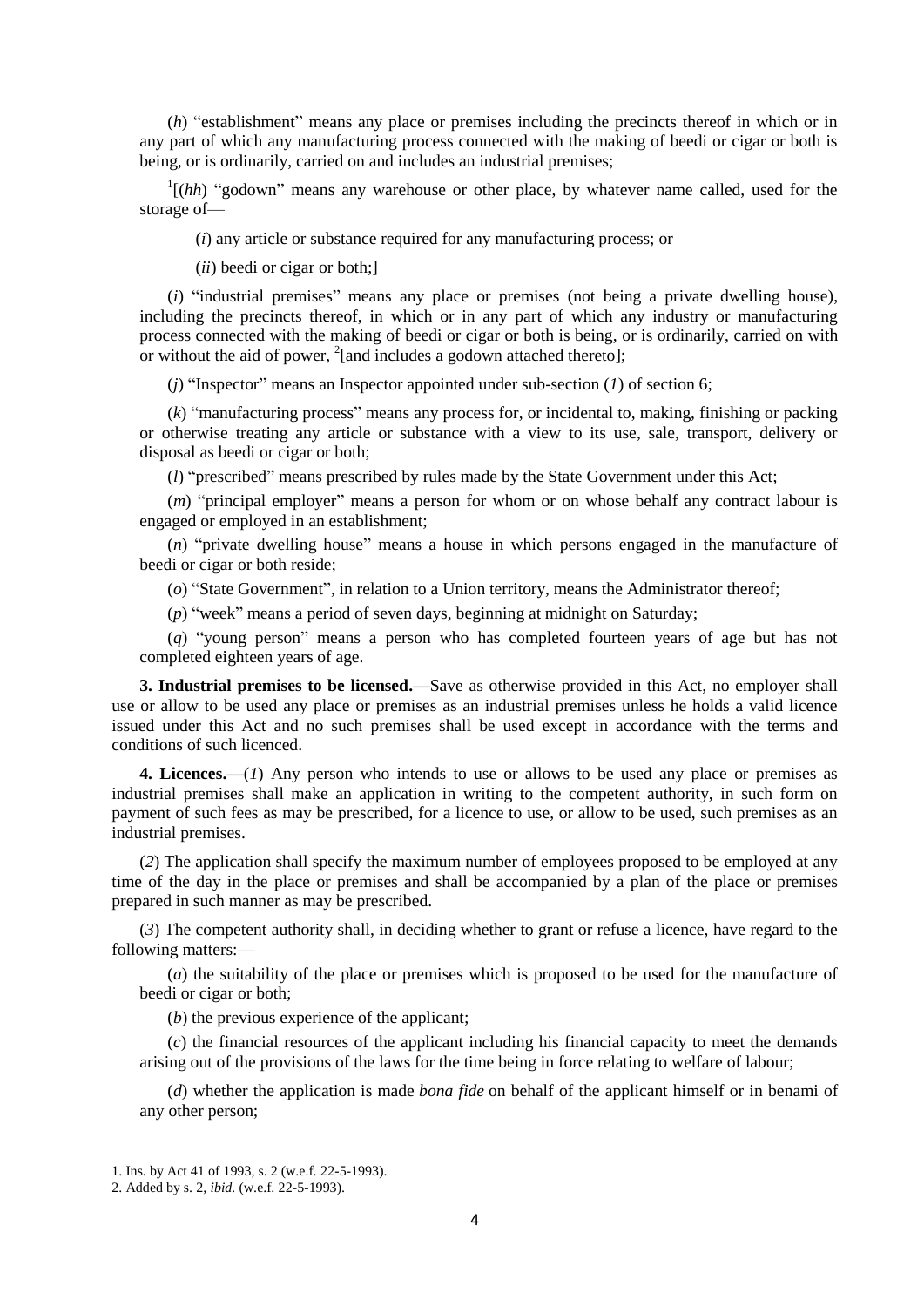(*e*) welfare of the labour in the locality, the interest of the public generally and such other matters as may be prescribed.

(*4*) (*a*) A licence granted under this section shall not be valid beyond the financial year in which it is granted but may be renewed from financial year to financial year.

(*b*) An application for the renewal of a licence granted under this Act shall be made at least thirty days before the expiry of the period thereof, on payment of such fees as may be prescribed, and where such an application has been made, the licence shall be deemed to continue, notwithstanding the expiry of the period thereof, until the renewal of the licence, or, as the case may be, the rejection of the application for the renewal thereof.

(*c*) The competent authority shall, in deciding whether to renew a licence or to refuse a renewal thereof, have regard to the matters specified in sub-section (*3*).

(*5*) The competent authority shall not grant a renew a licence unless it is satisfied that the provisions of this Act and the rules made thereunder have been substantially complied with.

(*6*) The competent authority may, after giving the holder of a licence an opportunity of being heard, cancel or suspend any licence granted or renewed under this Act if it appears to it that such licence has been obtained by misrepresentation or fraud or that the licensee has contravened or failed to comply with any of the provisions of this Act or the rules made thereunder or any of the terms or conditions of the licence.

(*7*) The State Government may issue in writing to a competent authority such directions of a general character as that Government may consider necessary in respect of any matter relating to the grant or renewal of licences under this section.

(*8*) Subject to the foregoing provisions of this section, the competent authority may grant or renew licences under this Act on such terms and conditions as it may determine and where the competent authority refuses to grant or renew any licence, it shall do so by an order communicated to the applicant, giving the reasons in writing for such refusal.

**5. Appeals.—**Any person aggrieved by the decision of the competent authority refusing to grant or renew a licence or cancelling or suspending a licence may, within such time and on payment of such fees, not exceeding twenty rupees, as may be prescribed, appeal to such authority as the State Government may, by notification in the Official Gazette, specify in this behalf, and such authority may by order confirm, modify or reverse any order refusing to grant or renew a licence or cancelling or suspending a licence.

**6. Inspectors.—**(*1*) The State Government may, by notification in the Official Gazette, appoint such of its officers or such officers of any local authority as it thinks fit to be Inspectors for the purposes of this Act and may assign to them such local limits as it may think fit.

(*2*) The State Government may, by notification in the Official Gazette, appoint any person to be a Chief Inspector who shall exercise the powers of an Inspector throughout the State.

(*3*) Every Chief Inspector and Inspector shall be deemed to be a public servant within the meaning of section 21 of the Indian Penal Code 1860 (45 of 1860).

**7. Powers of Inspectors.—**(*1*) Subject to any rules made by the State Government in this behalf, an Inspector may, within the local limits for which he is appointed,—

(*a*) make such examination and hold such inquiry as may be necessary for ascertaining whether the provisions of this Act have been or are being complied with in any place or premises:

Provided that no person shall be compelled under this section to answer any question or to give any evidence which may tend to incriminate himself;

(*b*) require the production of any prescribed register and any other document relating to the manufacture of beedi or cigar or both;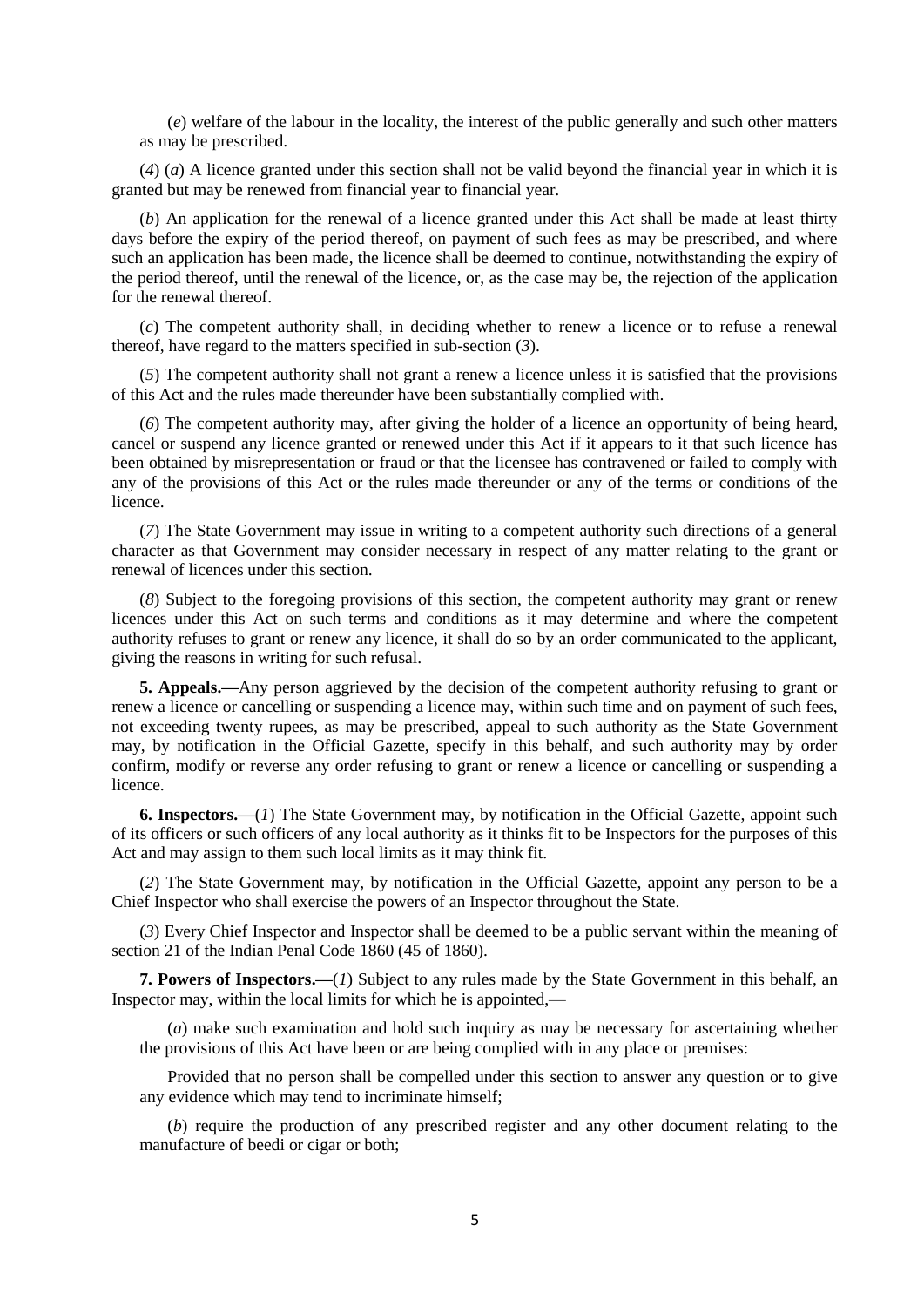(*c*) enter, with such assistants as he thinks fit, at all times any place or premises including the residences of employees if he has reasonable grounds for suspecting that any manufacturing process is being carried on or is ordinarily carried on in any such place or premises;

(*d*) exercise such other powers as may be prescribed.

(*2*) If an Inspector has reasonable grounds for suspecting that any manufacturing process is being carried on in any establishment in contravention of the provisions of this Act, he may, after giving due notice to the employer or, in the absence of the employer, to the occupier, enter such establishment with such assistants, if any, as he may think fit.

(*3*) Every employer or occupier shall accord to the Chief Inspector or the Inspector, as the case may be, all reasonable facilities in the discharge of his duties under this Act.

<sup>1</sup>[7A. Inspector not to disclose the source of any complaint, etc.— $(I)$  No Inspector shall disclose the source of any complaint made to him regarding the contravention of any of the provisions of this Act.

(*2*) No Inspector shall, while making an inspection under this Act in pursuance of a complaint received by him, disclose to the employer or contractor concerned or any of his representatives that the inspection is being made in pursuance of a complaint:

Provided that nothing in this section shall apply to any case in which the person who has made the complaint has consented to disclose his name.]

**8. Cleanliness.—**Every industrial premises shall be kept clean and free from effluvia arising from any drain, privy or other nuisance and shall also maintain such standard of cleanliness including white washing, colour washing, varnishing or painting, as may be prescribed.

**9. Ventilation.—**(*1*) For the purpose of preventing injury to the health of the persons working therein, every industrial premises shall maintain such standards of lighting, ventilation and temperature, as may be prescribed.

(*2*) Wherever dust or fume or other impurity of such a nature and to such an extent as is likely to be injurious or offensive to the persons employed in any industrial premises is given off by reason of the manufacturing process carried on in such premises, the competent authority may require the employer to take such effective measures as may prevent the inhalation of such dust, fume or other impurity and accumulation thereof in any work room.

**10. Overcrowding.—**(*1*) No room in any industrial premises shall be overcrowded to an extent injurious to the health of the persons employed therein.

(*2*) Without prejudice to the generality of sub-section (*1*), there shall be in any work room of such premises at least four and a quarter cubic metres of space for every person employed therein, and for the purposes of this sub-section, no account shall be taken of any space which is more than three metres above the level of the floor of the work room.

**11. Drinking water.—**(*1*) The employer shall make in every industrial premises effective arrangements to provide and maintain at suitable points conveniently situated for all persons employed therein, a sufficient supply of wholesome drinking water.

(*2*) All such points shall be legibly marked "drinking water" in a language understood by the majority of the persons employed in the industrial premises and no such point shall be situated within six metres of any washing place, urinal or latrine except with the prior approval in writing of the competent authority.

**12. Latrines and urinals.—**(*1*) In every industrial premises, sufficient latrine and urinal accommodation of such types as may be prescribed shall be provided and shall be so conveniently situated as may be accessible to the employees at all times while they are in the industrial premises:

Provided that it shall not be necessary to provide separate urinals in industrial premises where less than fifty persons are employed or where the latrines are connected to a water-borne sewage system.

<sup>1.</sup> Ins. by Act 41 of 1993, s. 3 (w.e.f. 22-5-1993).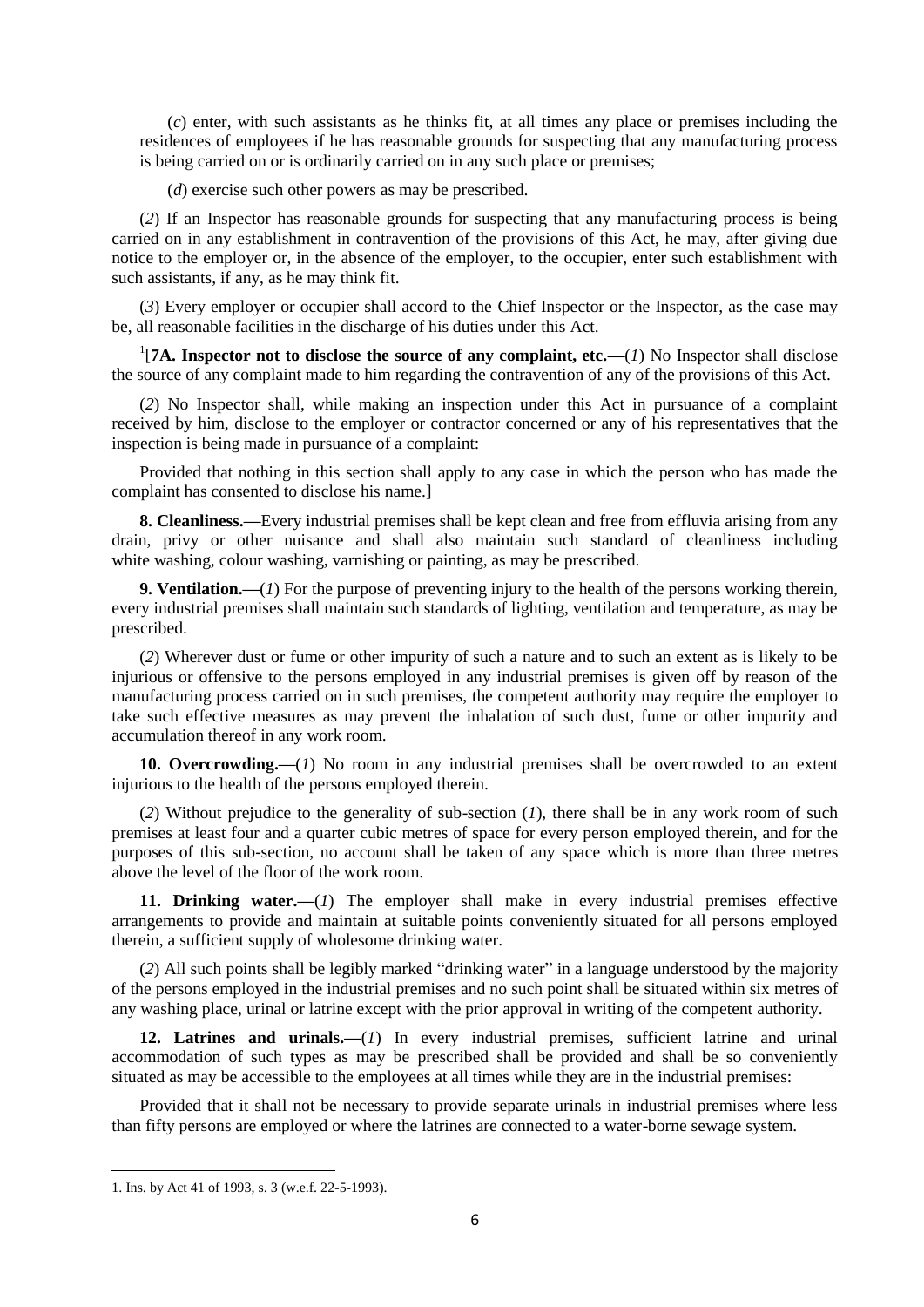(*2*) The State Government may specify the number of latrines and urinals which shall be provided in any industrial premises in proportion to any number of male and female employees ordinarily employed therein, and may provide for such further matters in respect of sanitation in the industrial premises including obligation of the employees in this regard as it may consider necessary in the interest of the health of the persons employed therein.

**13. Washing facilities.—**In every industrial premises, where blending or sieving or both of tobacco or warming of beedi in hot ovens is carried on, the employer shall provide such washing facilities for the use of the employees, as may be prescribed.

**14. Creches.**—(*1*) In every industrial premises wherein more than  $\frac{1}{1}$ [thirty] female employees are ordinarily employed, there shall be provided and maintained a suitable room or rooms for the use of children under the age of six years of such female employees.

(*2*) Such rooms shall**—**

(*a*) provide adequate accommodation;

(*b*) be adequately lighted and ventilated;

(*c*) be maintained in a clean and sanitary condition;

(*d*) be under the charge of women trained in the care of children and infants.

(*3*) The State Government may make rules,**—**

(*a*) prescribing the location and the standards in respect of construction, accommodation, furniture and other equipment of rooms to be provided under this section;

(*b*) requiring the provision in any industrial premises to which this section applies, of additional facilities for the care of children belonging to female employees, including suitable provision of facilities for washing and changing their clothing;

(*c*) requiring the provision in any industrial premises of free milk or refreshment or both for such children;

(*d*) requiring that facilities shall be given in any industrial premises for the mothers of such children to feed them at necessary intervals.

**15. First aid.—**Every industrial premises shall provide such first aid facilities as may be prescribed.

**16. Canteens.—**The State Government may, by rules, require the employer to provide and maintain in every industrial premises wherein not less than two hundred and fifty employees are ordinarily employed, a canteen for the use of the employees.

**17. Working hours.—**No employee shall be required or allowed to work in any industrial premises for more than nine hours in any day or for more than forty-eight hours in any week:

Provided that any adult employee may be allowed to work in such industrial premises for any period in excess of the limit fixed under this section subject to the payment of overtime wages if the period of work, including overtime work, does not exceed ten hours in any day and in the aggregate fifty-four hours in any week.

**18. Wages for overtime work.—**(*1*) Where any employee employed in any industrial premises is required to work overtime, he shall be entitled in respect of such overtime work, to wages at the rate of twice his ordinary rate of wages.

(*2*) Where the employees in an industrial premises are paid on a piece-rate basis, the overtime rate shall be calculated, for the purposes of this section, at the time rates which shall be as nearly as possible equivalent to the daily average of their full time earnings for the days on which they had actually worked during the week immediately preceding the week in which the overtime work has been done.

<sup>1.</sup> Subs. by Act 41 of 1993, s. 4, for "fifty" (w.e.f. 22-5-1993).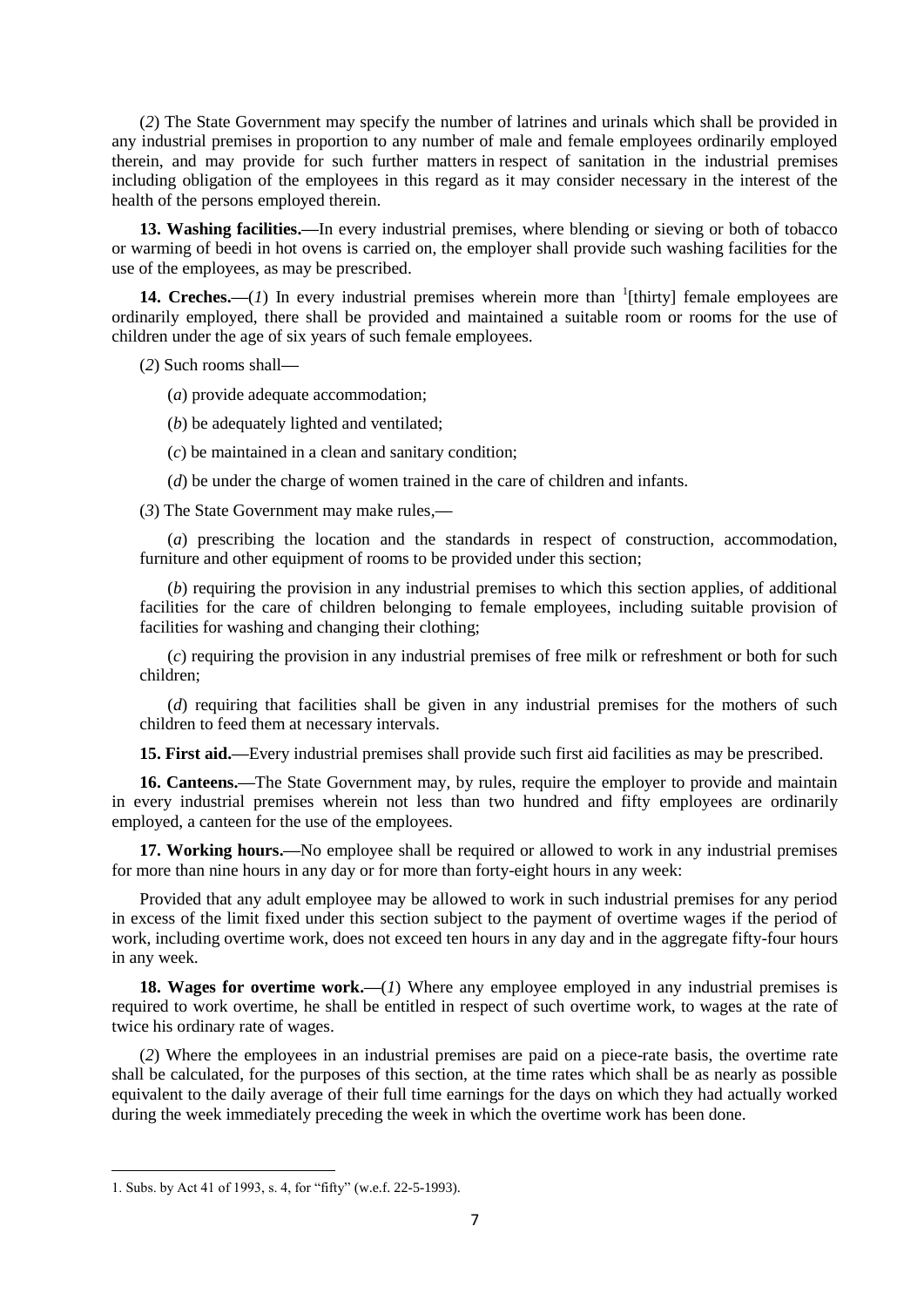<sup>1</sup>[*Explanation*.—Where an employee had not worked on any day of the week immediately preceding the week in which the overtime work has been done, any week preceding such week in which he had actually worked shall be taken into account in calculating the overtime rate for the purposes of this sub-section.]

(*3*) For the purposes of this section, "ordinary rates of wages" means the basic wages plus such allowance, including the cash equivalent of the advantage accruing through the concessional sale to the employees of foodgrains and other articles as the employee is for the time being entitled to but does not include bonus.

(*4*) The cash equivalent of the advantage accruing through the concessional sale to an employee of foodgrains and other articles shall be computed as often as may be prescribed on the basis of the maximum quantity of foodgrains and other articles admissible to a standard family.

*Explanation I*.**—**"Standard family" means a family consisting of the employee, his or her spouse and two children requiring in all three adult consumption units.

*Explanation II*.**—**"Adult consumption units" means the consumption unit of a male above the age of fourteen years; and the consumption unit of a female above the age of fourteen years and that of a child shall be calculated at the rate of eight-tenths and six-tenths, respectively, of one adult consumption unit.

**19. Interval for rest.—**The periods of work for employees in an industrial premises each day shall be so fixed that no period shall exceed five hours and that no employee shall work for more than five hours before he has had an interval for rest of at least half an hour.

**20. Spread over.—**The periods of work of an employee in an industrial premises shall be so arranged that inclusive of his intervals for rest under section 19, they shall not spread over more than ten and a half hours in any day:

Provided that the Chief Inspector may, for reasons to be specified in writing, increase the spread over to twelve hours.

**21. Weekly holidays.—**(*1*) Every industrial premises shall remain entirely closed, except for wetting of beedi or tobacco leaves, on one day in the week which day shall be specified by the employer in a notice exhibited in a conspicuous place in the industrial premises and the day so specified shall not be altered by the employer more often than once in three months and except with the previous written permission of the Chief Inspector.

<sup>2</sup>[Provided that a copy of every such notice shall be sent to the Inspector having jurisdiction over the industrial premises within two weeks from the date on which such notice is exhibited in the industrial premises.]

(*2*) Notwithstanding anything contained in sub-section (*1*), an employee employed in the said premises for wetting of beedi or tobacco leaves on the day on which it remains closed in pursuance of sub-section (*1*), shall be allowed a substituted holiday on one of the three days immediately before or after the said day.

(*3*) For a holiday under this section, an employee shall be paid, notwithstanding any contract to the contrary, at the rate equal to the daily average of his total full time earnings for the days on which he had worked during the week immediately preceding the holiday exclusive of any overtime earnings and bonus but inclusive of dearness and other allowances.

*Explanation.—*The expression "total full time earnings" shall have the meaning assigned to it in section 27.

**22. Notice of periods of work.—**(*1*) There shall be displayed and correctly maintained in every industrial premises a notice of periods of work in such form and in such manner as may be prescribed, showing clearly for every day the periods during which the employees may be required to work.

1

<sup>1.</sup> Ins. by Act 41 of 1993, s. 5 (w.e.f. 22-5-1993).

<sup>2.</sup> The proviso added by s. 6, *ibid.* (w.e.f. 22-5-1993).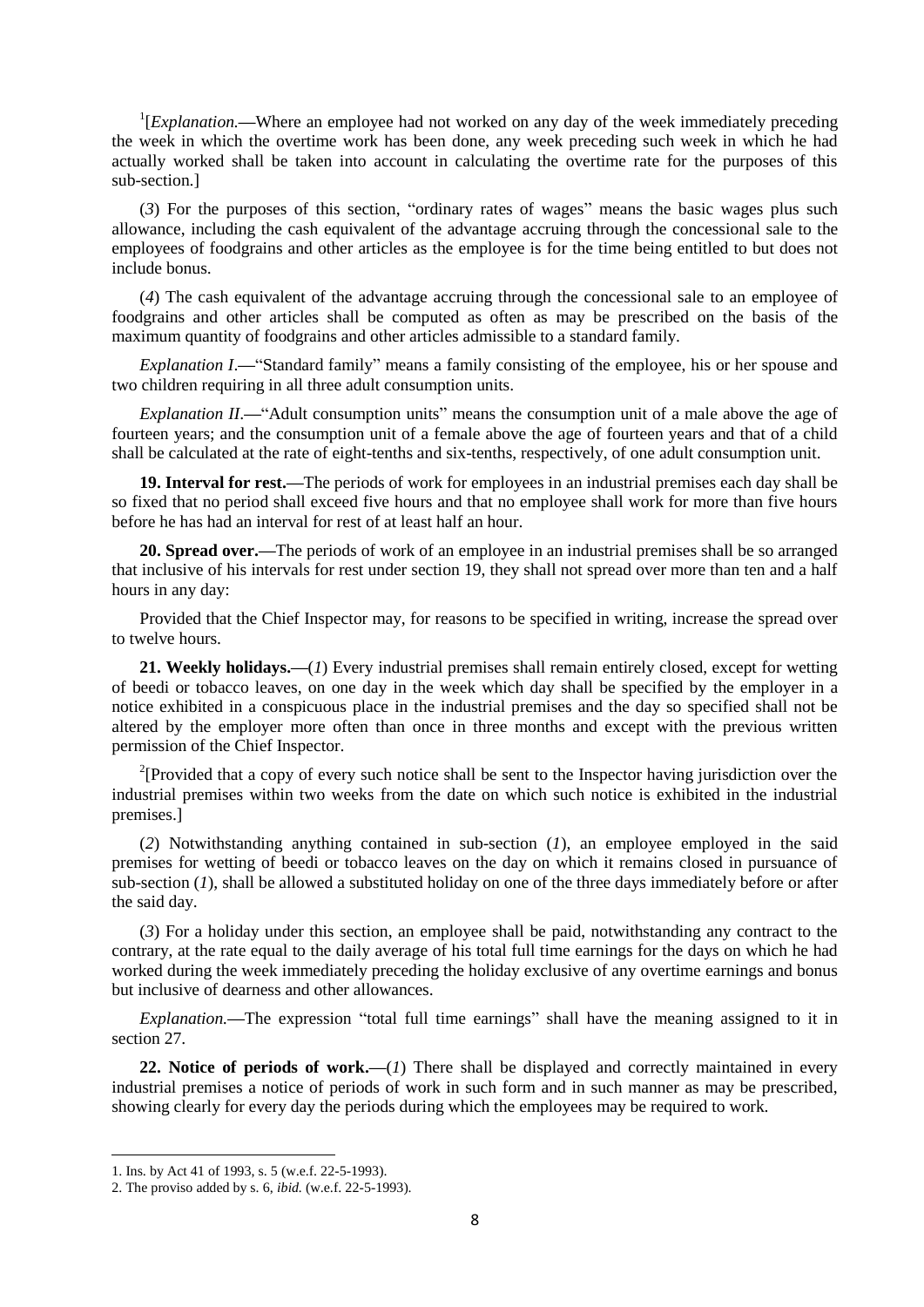(*2*) (*a*) A copy of the notice referred to in sub-section (*1*) shall be sent in triplicate to the Inspector having jurisdiction over the industrial premises within two weeks from the date of the grant of a licence for the first time under this Act, in the case of any industrial premises carrying on work at the commencement of this Act, and in the case of any industrial premises beginning work after such commencement, before the day on which the work is begun in the industrial premises.

(*b*) Any proposed change in the system of work which will necessitate a change in the notice referred to in sub-section (*1*) shall be notified to the Inspector in triplicate before the change is made and except with the previous sanction of the Inspector, no such change shall be made until one week has elapsed since the last change.

**23. Hours of work to correspond with notice under section 22.—**No employee shall be employed in any industrial premises otherwise than in accordance with the notice of work displayed in the premises under section 22.

**24. Prohibition of employment of children.—**No child shall be required or allowed to work in any industrial premises.

**25. Prohibition of employment of women or young persons during certain hours.—**No woman or young person shall be required or allowed to work in any industrial premises except between 6 a.m. and 7 p.m.

**26. Annual leave with wages.—**(*1*) Every employee in an establishment shall be allowed in a calendar year leave with wages**—**

(*i*) in the case of an adult, at the rate of one day for every twenty days of work performed by him during the previous calendar year;

(*ii*) in the case of a young person at the rate of one day for every fifteen days of work performed by him during the previous calendar year.

*Explanation.—*The leave admissible under this sub-section shall be exclusive of all holidays whether occurring during, or at the beginning or at the end of, the period of leave.

(*2*) If an employee is discharged or dismissed from service or quits employment during the course of the year, he shall be entitled to leave with wages at the rate laid down in sub-section (*1*).

(*3*) In calculating leave under this section, any fraction of leave of half a day or more shall be treated as one full day's leave and any fraction of less than half a day shall be omitted.

(*4*) If any employee does not, in any calendar year take the whole of the leave allowed to him under sub-section (*1*), the leave not taken by him shall be added to the leave to be allowed to him in the succeeding calendar year:

Provided that the total number of days of leave that may be carried forward to a succeeding year shall not exceed thirty in the case of an adult or forty in the case of a young person.

(*5*) An application of an employee for the whole or any portion of the leave allowed under sub-section  $(\tilde{l})$  shall be in writing and ordinarily shall have to be made sufficiently in advance of the day on which he wishes the leave to begin.

(*6*) If the employment of an employee who is entitled to leave under sub-section (*1*) is terminated by the employer before he has taken the entire leave to which he is entitled, or if having applied for leave, he has not been granted such leave, or if the employee quits his employment before he has taken the leave, the employer shall pay him the amount payable under section 27 in respect of leave not taken and such payment shall be made, where the employment of the employee is terminated by the employer, before the expiry of the second working day after such termination and where the employee quits his employment, on or before the next pay day.

(*7*) The leave not availed of by an employee shall not be taken into consideration in computing the period of any notice required to be given before discharge or dismissal.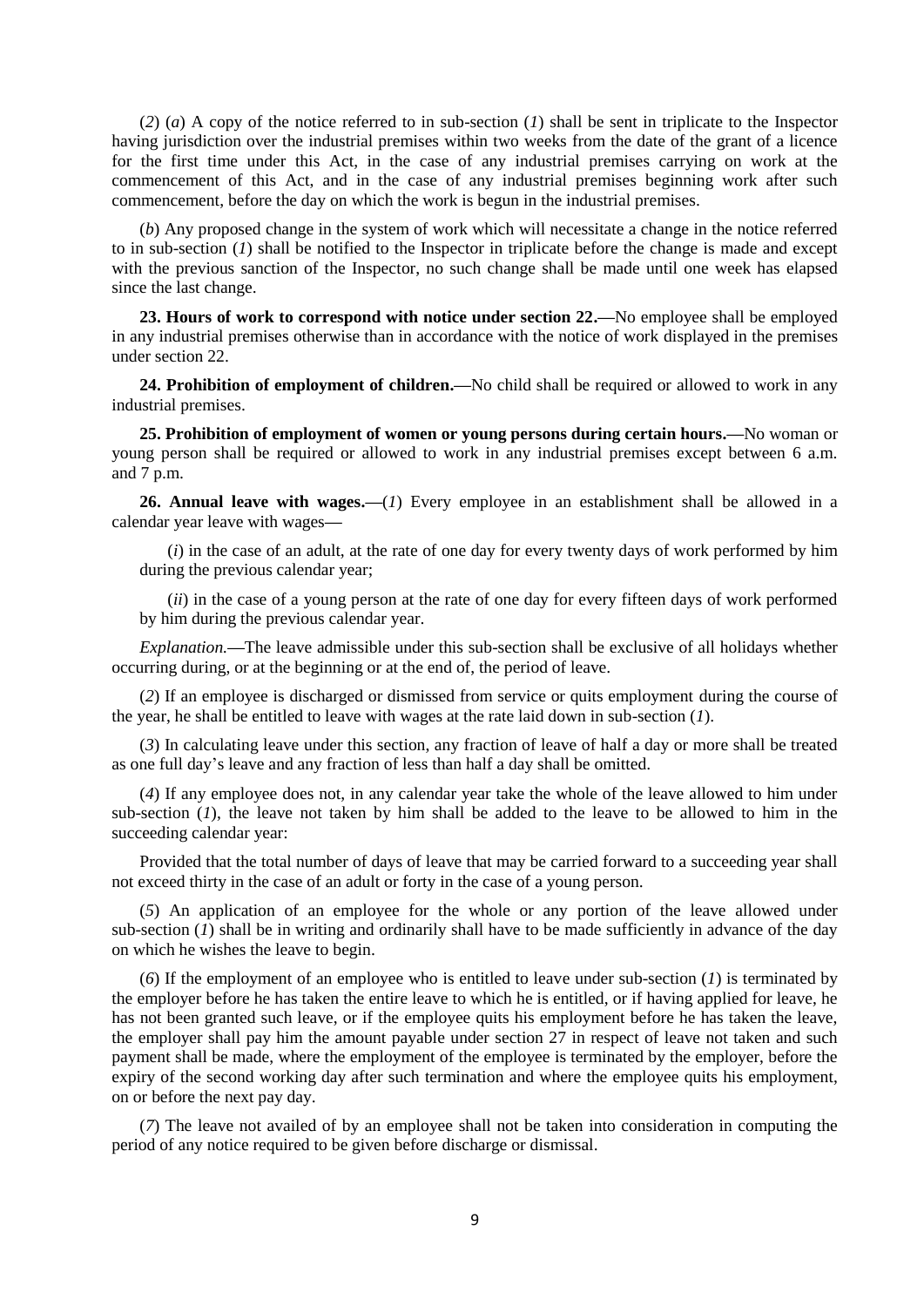**27. Wages during leave period.—**(*1*) For the leave allowed to him under section 26, an employee shall be paid at the rate equal to the daily average of his total full time earnings for the days on which he had worked during the month immediately preceding his leave exclusive of any overtime earnings and bonus but inclusive of dearness and other allowances.

*Explanation I.***—**In this sub-section, the expression "total full time earnings" includes the cash equivalent of the advantage accruing through the concessional sale to employees of foodgrains and other articles, as the employee is for the time being entitled to, but does not include bonus.

*Explanation II*.**—**For the purposes of determining the wages payable to a home worker during leave period or for the purpose of payment of maternity benefit to a woman home worker, "day" shall mean any period during which such home worker was employed, during a period of twenty-four hours commencing at midnight, for making beedi or cigar or both.

(*2*) An employee who has been allowed leave for not less than four days in the case of an adult and five days in the case of a young person, shall, before his leave begins, be paid wages due for the period of the leave allowed.

**28. Application of the Payment of Wages Act, 1936 to industrial premises.—**(*1*) Notwithstanding anything contained in the Payment of Wages Act, 1936 (4 of 1936) (hereinafter referred to in this section as the said Act), the State Government may, by notification in the Official Gazette, direct that all or any of the provisions of the said Act or the rules made thereunder shall apply to all or any class of employees in establishment or class of establishments to which this Act applies and on such application of the provisions of the said Act, an Inspector appointed under this Act shall be deemed to be the Inspector for the purposes of the enforcement of such provisions of the said Act within the local limits of his jurisdiction.

(*2*) The State Government may, by a like notification, cancel or vary any notification issued under sub-section (*1*).

**29. Special provisions.—**(*1*) The State Government may permit the wetting or cutting of beedi or tobacco leaves by employees outside the industrial permises on an application made to it by the employer on behalf of such employees.

(*2*) The employer shall maintain in the prescribed form a record of the work permitted under sub-section (*1*) to be carried on outside the industrial premises.

(*3*) Save as otherwise provided in this section, no employer shall require or allow any manufacturing process connected with the making of beedi or cigar or both to be carried on outside the industrial premises:

Provided that nothing in this sub-section shall apply to any labour who is given raw material by an employer or a contractor for being made into beedi or cigar or both at home.

**30. Onus as to age.—**(*1*) When any act or omission would, if a person were under a certain age, be an offence punishable under this Act and such person is, in the opinion of the court, *prima facie* under such age, the burden shall be on the accused to prove that such person is not under such age.

(*2*) A declaration in writing by a medical officer not below the rank of a Civil Assistant Surgeon relating to an employee that he has personally examined him and believes him to be under the age stated in such declaration, shall, for the purposes of this Act and the rules made thereunder, be admissible as evidence of the age of that employee.

**31. Notice of dismissal.—**(*1*) No employer shall dispense with the services of an employee who has been employed for a period of six months or more, except for a reasonable cause, and without giving such employee at least one month's notice or wages in lieu of such notice:

Provided that such notice shall not be necessary if the services of such employee are dispensed with on a charge of misconduct supported by satisfactory evidence recorded at an inquiry held by the employer for the purpose.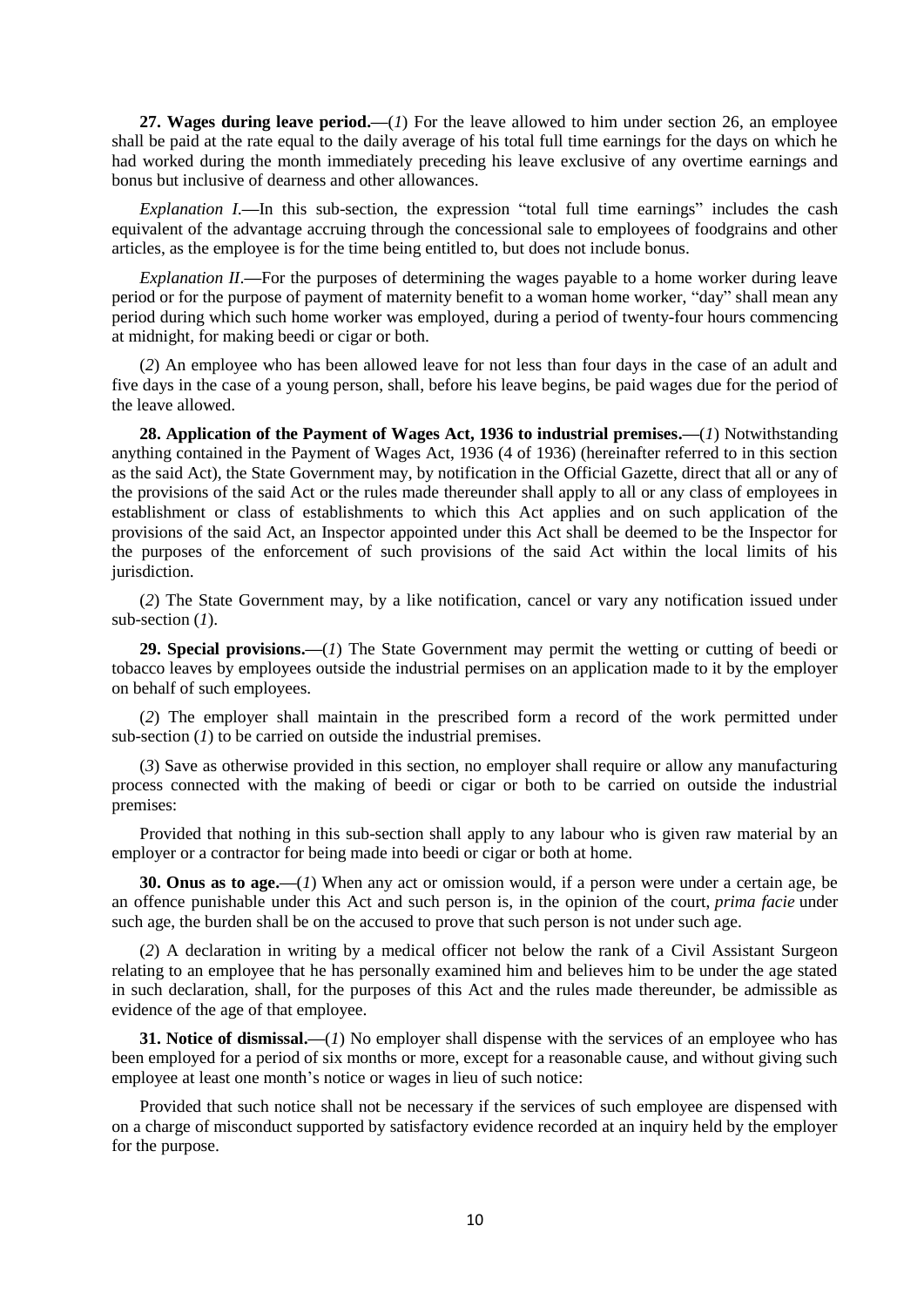(*2*) (*a*) The employee discharged, dismissed or retrenched may appeal to such authority and within such time as may be prescribed either on the ground that there was no reasonable cause for dispensing with his services or on the ground that he had not been guilty of misconduct as held by the employer or on the ground that such punishment of discharge or dismissal was severe.

(*b*) The appellate authority may, after giving notice in the prescribed manner to the employer and the employee, dismiss the appeal or direct the reinstatement of the employee with or without wages for the period during which he was kept out of employment or direct payment of compensation without reinstatement or grant such other relief as it deems fit in the circumstances of the case.

 $<sup>1</sup>$ [(2A) The appellate authority shall have the same powers as are vested in a civil court under the</sup> Code of Civil Procedure, 1908 (5 of 1908), when trying a suit, in respect of the following matters, namely:**—**

(*a*) enforcing the attendance of any person and examining him on oath; and

(*b*) compelling the production of documents and material objects.]

(*3*) The decision of the appellate authority shall be final and binding on both the parties and be given effect to within such time as may be specified in the order of the appellate authority.

**32. Penalty for obstructing Inspector.—**Whoever obstructs the Chief Inspector or an Inspector in the exercise of any powers conferred on him by or under this Act, or fails to produce on demand by the Chief Inspector or an Inspector any register or other document kept in his custody in pursuance of this Act or of any rules made thereunder, or conceals or prevents any employee in an industrial premises from appearing before or being examined by the Chief Inspector or an Inspector, shall be punishable with imprisonment for a term which may extend to  $2$ [six months] which may extend to  $3$ [five thousand rupees], or with both.

**33. General penalty for offence.—**Save as otherwise expressly provided in this Act, any person who contravenes any of the provisions of this Act or of any rule made thereunder, or fails to wages or compensation in accordance with any order of the appellate authority passed under clause (*b*) of sub-section (*2*) of section 31, shall, be punishable, for the first offence, with fine which may extend to two hundred and fifty rupees and for a second or any subsequent offence with imprisonment for a term which shall not be less than one month or more than six months or with fine which shall not be less than one hundred rupees or more than five hundred rupees or with both.

(*2*) (*a*) Any employer who fails to reinstate any employee in accordance with the order of the appellate authority passed under clause (*b*) of sub-section (*2*) of section 31, shall be punishable with fine which may extend to two hundred and fifty rupees.

(*b*) Any employer, who, after having been convicted under clause (*a*), continues, after the date of such conviction, to fail to reinstate an employee in accordance with the order mentioned in that clause, shall be punishable, for each day of such default, with fine which may extend to twenty rupees.

(*c*) Any Court trying an offence punishable under this sub-section may direct that the whole or any part of the fine, if realised, shall be paid, by way of compensation, to the person, who, in its opinion, has been injured by such failure.

(*3*) Notwithstanding anything contained in the Payment of Wages Act, 1936 (4 of 1936), with regard to the definition of wages, any compensation required to be paid by an employer under clause (*b*) of sub-section (*2*) of section 31 but not paid by him shall be recoverable as delayed wages under the provisions of that Act.

(*4*) It shall be no defence in a prosecution of any person for the contravention of the provisions of section 3 that any manufacturing process connected with the making of beedi or cigar or both was carried on by such person himself of by any member of his family or by any other person living with or dependent on such person.

1

<sup>1.</sup> Ins. by Act 41 of 1993, s. 7 (w.e.f. 22-5-1993).

<sup>2.</sup> Subs. by s. 8, *ibid.,* for "three months" (w.e.f. 22-5-1993).

<sup>3.</sup> Subs. by s. 8, *ibid.,* for "five hundred rupees" (w.e.f. 22-5-1993).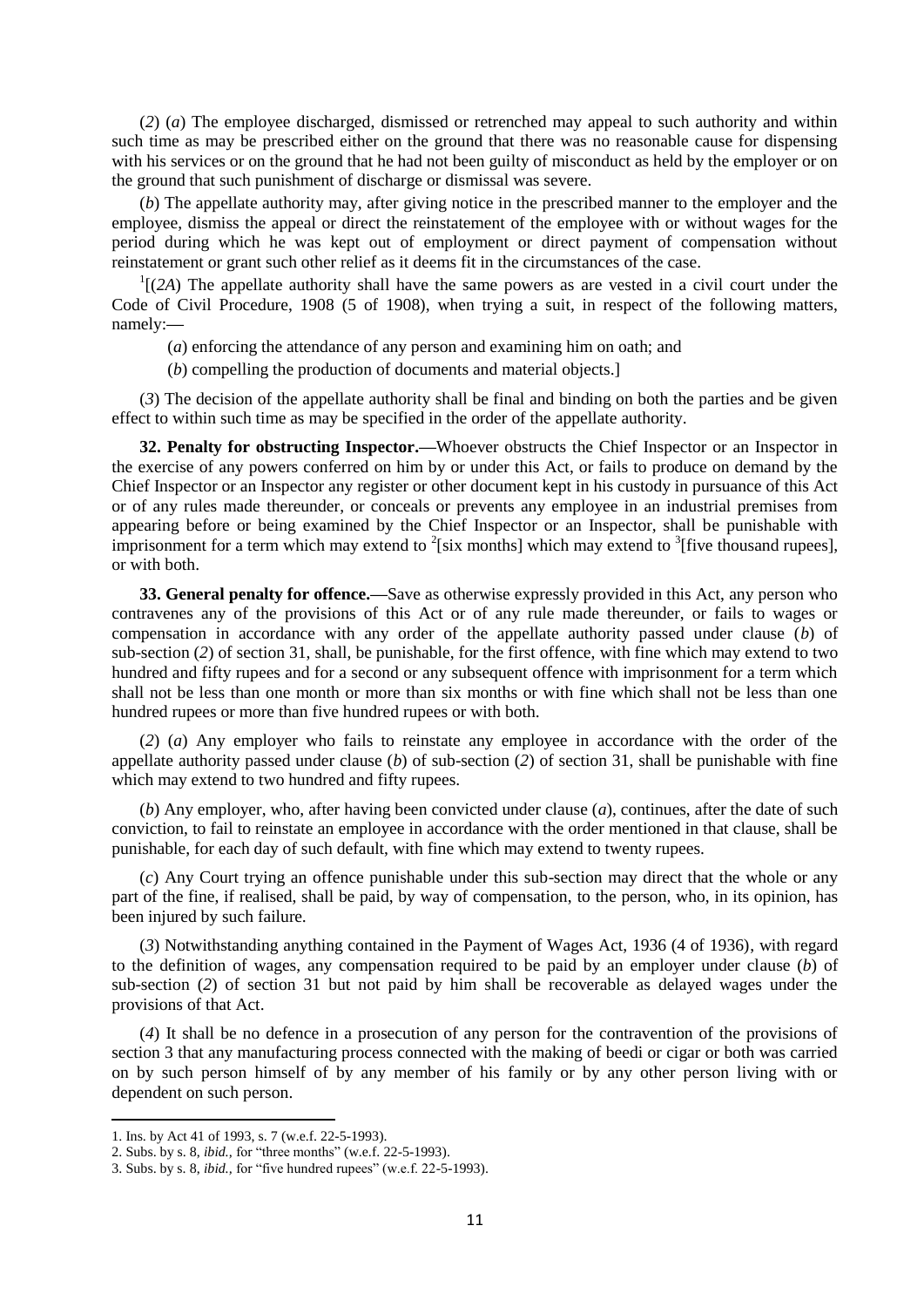**34. Offences by companies.—**(*1*) Where an offence under this Act has been committed by a company, every person who, at the time the offence was committed, was incharge of, and was responsible to, the company for conduct of the business of the company, as well as the company, shall be deemed to be guilty of the offence and shall be liable to be proceeded against and punished accordingly:

Provided that nothing contained in this sub-section shall render any such person liable to any punishment provided in this Act if he proves that the offence was committed without his knowledge or that he exercised all due diligence to prevent the commission of such offence.

(*2*) Notwithstanding anything contained in sub-section (*1*), where an offence under this Act has been committed by a company and it is proved that the offence has been committed with the consent or connivance of, or is attributable to, any neglect on the part of any director, manager, secretary or other officer of the company, such director, manager, secretary or other officer shall also be deemed to be guilty of that offence and shall be liable to be proceeded against and punished accordingly.

*Explanation.***—**For the purposes of this section**—**

(*a*) "company" means any body corporate and includes a firm, and other association of individuals; and

(*b*) "director", in relation to a firm, means a partner in the firm.

**35. Indemnity.—**(*1*) No suit, prosecution or other legal proceedings shall lie against any person for anything which is in good faith done or intended to be done under this Act or any rule or order made thereunder.

(*2*) No suit or other legal proceedings shall lie against the Government for any damage caused or likely to be caused by anything which is in good faith done or intended to be done in pursuance of this Act or any rule or order made thereunder.

**36. Cognizance of offences.—**(*1*) No Court shall take cognizance of any offence punishable under this Act except upon a complaint made by, or with the previous sanction in writing of the Chief Inspector or an Inspector within three months of the date on which the alleged commission of the offence came to the knowledge of the Inspector:

Provided that where the offence consists of disobeying a written order made by the competent authority, the Chief Inspector or an Inspector, complaint thereof may be made within six months of the date on which the offence is alleged to have been committed.

(*2*) No Court inferior to that of a presidency magistrate or a magistrate of the first class shall try any offence punishable under this Act.

**37. Application of the Industrial Employment (Standing Orders) Act, 1946 and the Maternity Benefit Act, 1961.—**(*1*) The provisions of the Industrial Employment (Standing Orders) Act, 1946 (20 of 1946) shall apply to every industrial premises wherein fifty or more persons are employed or were employed on any one day of the preceding twelve months as if such industrial premises were an industrial establishment to which that Act has been applied by a notification under sub-section (*3*) of section 1 thereof, and as if the employee in the said premises were a workman within the meaning of that Act.

(*2*) Notwithstanding anything contained in sub-section (*1*), the State Government may, after giving not less than two months' notice of its intention so to do, by notification in the Official Gazette, apply all or any of the provisions of the Industrial Employment (Standing Orders), Act, 1946 (20 of 1946), to any industrial premises wherein less than fifty employees are employed or were employed on any one day of the preceding twelve months as if such industrial premises were an industrial establishment to which Act has been applied by a notification under sub-section (*3*) of section 1 thereof, and as if the employee in the said premises were a workman within the meaning of that Act.

(*3*) Notwithstanding anything contained in the Maternity Benefit Act, 1961 (53 of 1961), the provisions of that Act shall apply to every establishment as if such establishment were an establishment to which that Act has been applied by a notification under sub-section (*1*) of section 2 thereof: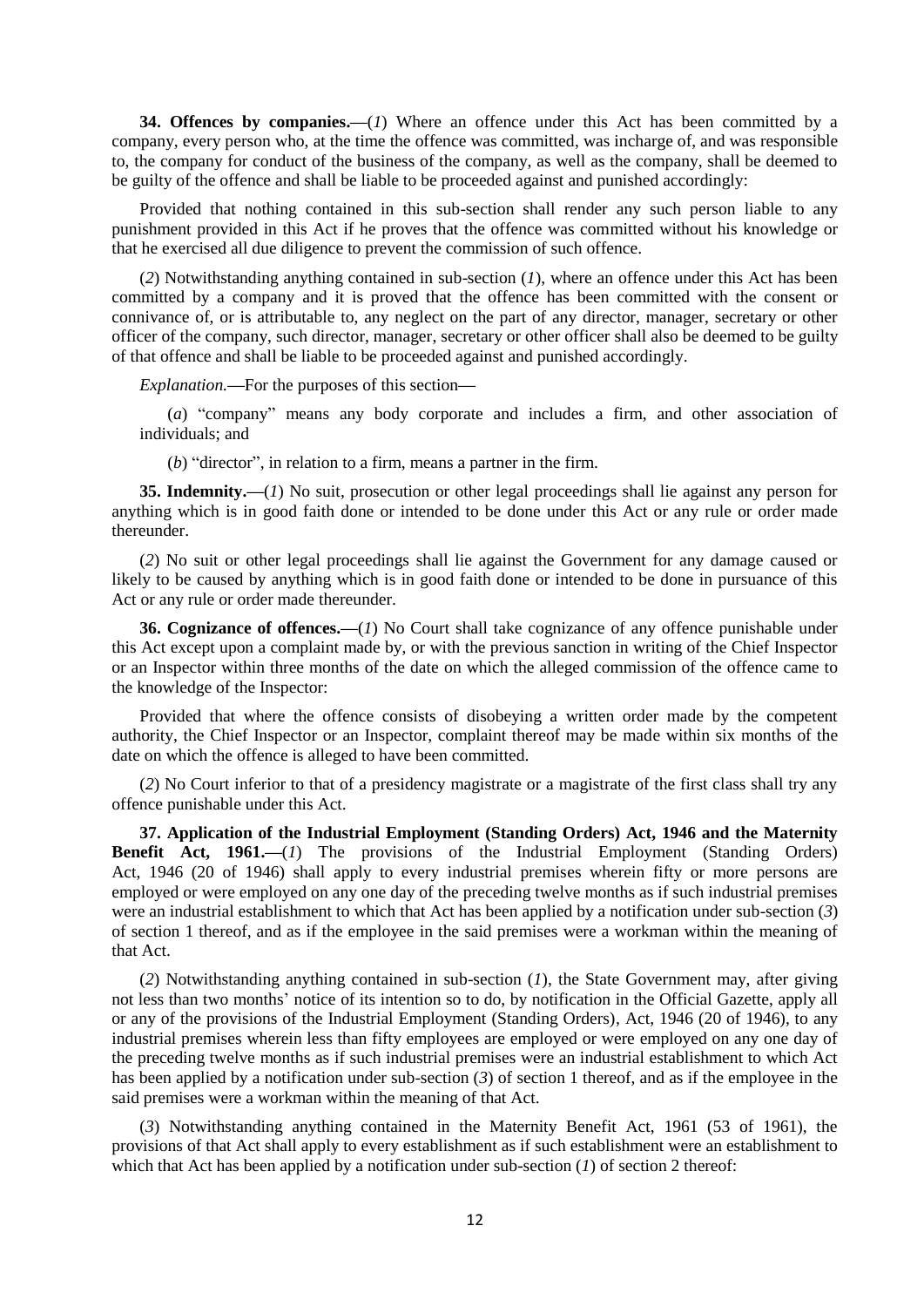Provided that the said Act shall, in its application to a home worker, apply subject to the following modifications, namely:**—**

(*a*) in section 5, in the *Explanation* to sub-section (*1*), the words "or one rupee a day, whichever is higher" shall be omitted; and

(*b*) sections 8 and 10 shall be omitted.

**38. Certain provisions not to apply to industrial premises.—**(*1*) Chapter IV and section 85 of the Factories Act, 1948 (62 of 1948) shall apply to an industrial premises and the rest of the provisions in that Act shall not apply to any industrial premises.

(*2*) Nothing contained in any law relating to the regulation of the conditions of work of workers in shops or commercial establishments shall apply to any establishment to which this Act applies.

**39. Application of the Industrial Disputes Act, 1947.—**(*1*) The provisions of the Industrial Disputes Act, 1947 (14 of 1947), shall apply to matters arising in respect of every industrial premises.

(*2*) Notwithstanding anything contained in sub-section (*1*), a dispute between an employer and employee relating to**—**

(*a*) the issue by the employer of raw materials to the employees,

(*b*) the rejection by the employer of beedi or cigar or both made by an employee,

(*c*) the payment of wages for the beedi or cigar or both rejected by the employer,

<sup>1</sup>[shall be referred for settlement within such time and by such authority as the State Government may, by rules, specify in this behalf and such rules may also provide for the summary manner in which such dispute shall be settled].

(*3*) Any person aggrieved by a settlement made by the authority specified under sub-section (*2*) may prefer an appeal to such authority and within such time as the State Government may, by notification in the Official Gazette, specify in this behalf.

(*4*) The decision of the authority specified under sub-section (*3*) shall be final.

**40. Effect of laws and agreements inconsistent with this Act.—**(*1*) The provisions of this Act shall have effect notwithstanding anything inconsistent therewith contained in any other law for the time being in force or in the terms of any award, agreement, or contract of service whether made before or after the commencement of this Act:

Provided that where under any such award, agreement, contract of service or otherwise an employee is entitled to benefits in respect of any matters which are more favourable to him than those to which he will be entitled to under this Act, the employee shall continue to be entitled to the more favourable benefits in respect of that matter notwithstanding that he receives benefits in respect of other matters under this Act.

(*2*) Nothing contained in this Act shall be construed as precluding any employee from entering into an agreement with an employer for granting him rights or privileges in respect of any matter which are more favourable to him than those to which he would be entitled under this Act.

**41. Power to exempt.—**The State Government may, by notification in the Official Gazette, exempt, subject to such conditions and restrictions as it may impose, any class of industrial premises or class of employers or employees from all or any of the provisions of this Act or of any rules made thereunder:

Provided that nothing in this section shall be constructed as empowering the State Government to grant any exemption in respect of any woman employee from any of the provisions of this Act or any rules made thereunder relating to annual leave with wages, maternity benefits, creches, wages, rejection of beedi or cigar and night work.

<sup>1.</sup> Subs. by Act 41 of 1993, s. 9, for certain words (w.e.f. 22-5-1993).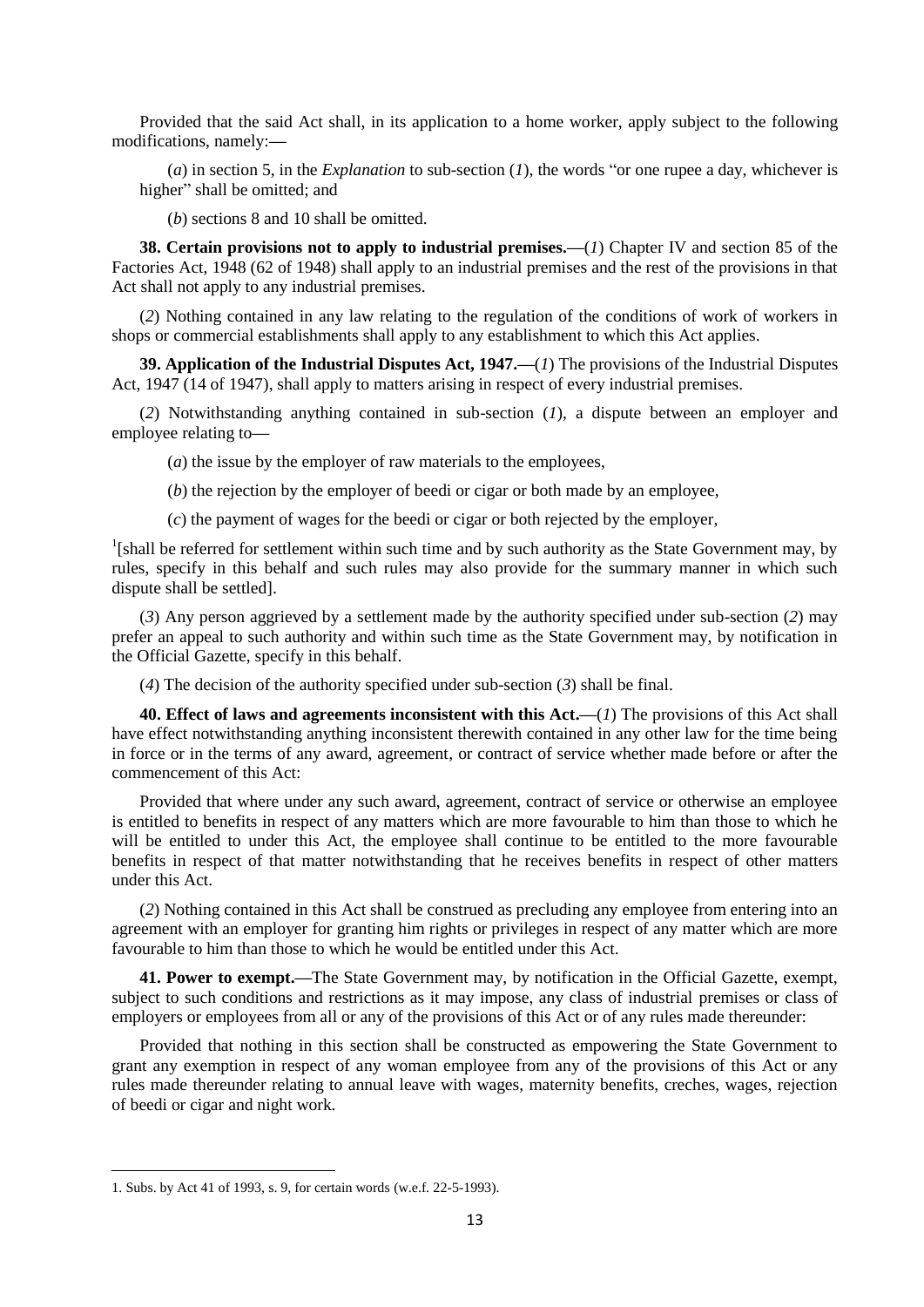**42. Powers of Central Government to give directions.—**The Central Government may give directions to a State Government as to the carrying into execution of the provisions of this Act.

**43. Act not to apply to self-employed persons in private dwelling houses.—**Nothing contained in this Act shall apply to the owner or occupier of a private dwelling house who carries on any manufacturing process in such private dwelling house with the assistance of the members of his family living with him in such dwelling house and dependent on him:

Provided that the owner or occupier thereof is not an employee of an employer to whom this Act applies.

*Explanation.—*For the purposes of this section, "family" means the spouse and children of the owner or occupier.

**44. Power to make rules.—**(*1*) The State Government may, by notification in the Official Gazette, make rules for carrying out the purposes of this Act.

(*2*) In particular, and without prejudice to the generality of the foregoing power, such rules may provide for all or any of the following matters, namely:**—**

(*a*) the terms and conditions subject to which a licence may be granted or renewed under this Act and the fees to be paid in respect of such licence;

(*b*) the form of application for a licence under this Act and the documents and plans to be submitted together with such application;

(*c*) other matters which are to be taken into consideration by the competent authority for granting or refusing a licence;

(*d*) the time within which, the fees on payment of which and the authority to which, appeals may be preferred against any order granting or refusing to grant a licence;

(*e*) the submission of a monthly return by an employer to the competent authority specifying the quantity of tobacco released by the Central Excise Department and the number of beedi or cigar or both manufactured by him;

(*f*) the powers which may be conferred on the Inspectors under this Act;

(*g*) the standards of cleanliness required to be maintained under this Act;

(*h*) the standards of lighting, ventilation and temperature required to be maintained under this Act;

(*i*) the types of urinals and latrines required to be provided under this Act;

(*j*) the washing facilities which are to be provided under this Act;

(*k*) canteens;

(*1*) the form and manner of notice regarding the periods of work;

(*m*) the form in which records of work done outside an establishment shall be maintained;

(*n*) the authority to which and the time within which an appeal may be filed by a dismissed, discharged or retrenched employee;

(*o*) the manner in which the cash equivalent of the advantage accruing through the concessional sale to an employee of foodgrains and other articles shall be computed;

(*p*) the records and registers that shall be maintained in an establishment for the purpose of securing compliance with the provisions of this Act and the rules made thereunder;

(*q*) the maintainence of first aid boxes or cupboards and the contents thereof and the persons in whose charge such boxes shall be placed:

(*r*) the manner in which sorting or rejection of beedi or cigar or both and disposal of rejected beedi or cigar or both shall be carried out;